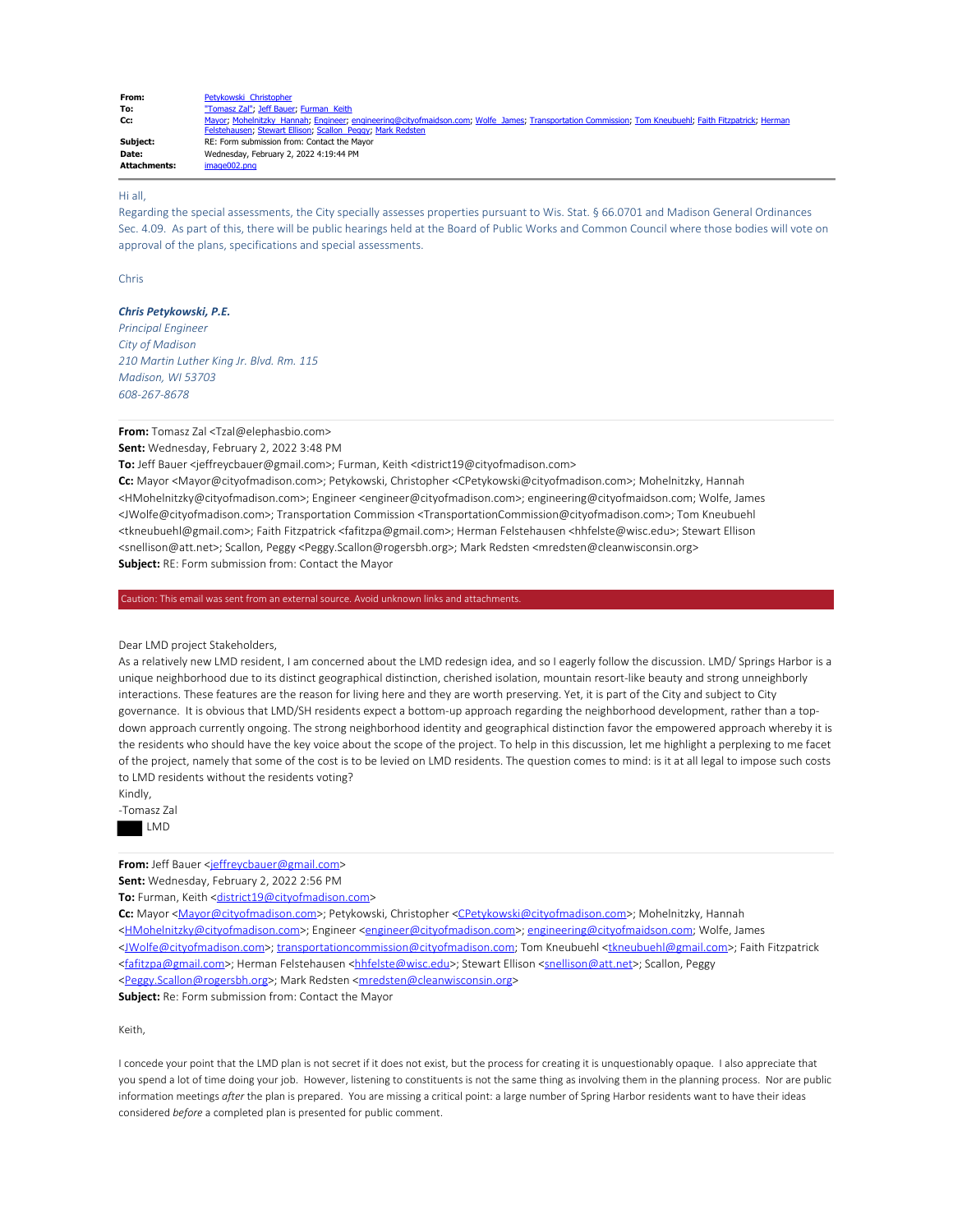We are extremely concerned that your timeline does not allow for meaningful public input in the project's development stages. You claim that the LMD project is following the same path as every city redevelopment project, but an article in today's Wisconsin State Journal (see below) directly contradicts you. How can you rationalize the open-minded, reasonably timed approach being taken at Lake Monona if the City uniformly imposes the rushed, opaque redevelopment process being followed for LMD?

And why is the LMD plan effectively being prepared behind closed doors? Is there is any justification for the rush? Why weren't affected residents told about the project in advance? Is there something we missed in one of your newsletters? All we are asking is that you slow down the process and incorporate our input into it before a plan is submitted at pubic hearings.

Finally, your avowed dislike for polling is contradicted by your promotion of the City Engineer's 2022-2024 Reconstruction Survey. If you truly don't believe in making decisions based on surveys, you surely won't pay attention to the results of any public input collected via a form…right? I hope I am wrong. To make things right, please recognize the strong neighborhood opposition to the current process by slowing it down and allowing time for innovation. If that's good for Lake Monona, it's surely good for Lake Mendota.

Jeff Bauer

A4 | WEDNESDAY, FEBRUARY 2, 2022

**LOCAL&STATE** 

**WISCONSIN STATE JOURNAL** 

**MADISON | LAKE MONONA** 

# **Council invites design contest for waterfront**

#### **LOGAN WROGE** lwroge@madison.com

The Madison City Council signed off Tuesday on a design<br>competition to reimagine the Lake Monona waterfront in the Downtown area.

While grand ideas for the wa-<br>terfront have been floated for decades, the competition will task three design teams with developing a master plan for a 1.7-mile stretch of the shoreline between Williamson Street and Olin Park.

The designers should consider how to connect Downtown to Lake Monona, increase physical and visual access to the lake, improve water quality and aquatic habitat,<br>celebrate Frank Lloyd Wright's architectural contribution to the city, and preserve the lake's cultural history from the Ho-Chunk In other action Tuesday, the will go out for bid by the end of Nation to present, according to a City Council approved a con- the year, Stuehrenberg said.

competition proposal.<br>The project area includes 17<br>acres of parkland, including Law Park in Downtown, the John Nolen Drive causeway and the northern part of Olin Park.

through a request for qualifica-<br>tions process after which each is set to receive  $$75,000$  to draft west BRT route is expected to<br>a master plan. The winning constructed in 2023 and 2024.  $team - to be recommended by a$ 13-member ad hoc committee would then receive a contract up to \$200,000 to further refine the plan. The goal is to have a master plan

selected by Sept. 1, 2023. Private donations of \$112,500 partly cover the cost of the competition.

#### **Bus rapid transit**

struction manager for the \$160 million bus rapid transit line slated to roughly run from East Towne to West Towne.

The city can now enter into m part of Olin Park. <br>
a three-year, \$5.4 million con-<br>
Three designers will be selected tract with national architecture and consulting firm HNTB Corp.<br>Largely federally funded, the eastwest BRT route is expected to be

Metro Transit general manager Justin Stuehrenberg said HNTB's responsibilities will include construction inspection, regulatory compliance, outreach to residents and tenants of properties along the construction route, and in spection of the long, articulated<br>buses needed for BRT, among other roles.

The expectation is the project



AMBER ARNOLD, STATE JOURNAL ARCHIVES

Bicyclists use the Capital City Trail along the Lake Monona shoreline. The city's coming design competition includes the John Nolen Drive causeway, which now features a path shared by pedestrians and cyclists.

On Jan 31, 2022, at 4:06 PM, Furman, Keith <district19@cityofmadison.com> wrote:

Jeff,

Although this e-mail isn't addressed to me, I do want to clarify some points in your note that are not correct.

I'm not sure what you're talking about when you say there is a secret, already developed plan. The plan for Lake Mendota Drive reconstruction doesn't exist yet. When it does, it will be shared with residents at an upcoming public information meeting late Feb/March.

The Public Information Meeting (PIM) on January 11<sup>th</sup> outlined in detail how the process works and will work (Lake Mendota Drive | Engineering, City of Madison, Wisconsin). I discussed that again at a recent board meeting of the Spring Harbor Neighborhood Association meeting.

This project is following the same path as every reconstruction project.

There was budget and pre-project survey work that took place in 2021.

The intent of the PIM on January  $11^{\text{th}}$  was to outline the City's general policies and procedures that relate to street reconstructions and get feedback from residents. These policies and procedures have been in place for many, many years as well as tweaked over many, many years. Again, those details are in the presentation on the  $11^{\text{th}}$ .

Based on the feedback from that meeting and the City's policies and procedures, a plan is being developed. I'm eager to see it and share it. I'm hopeful people are less stressed when they see it.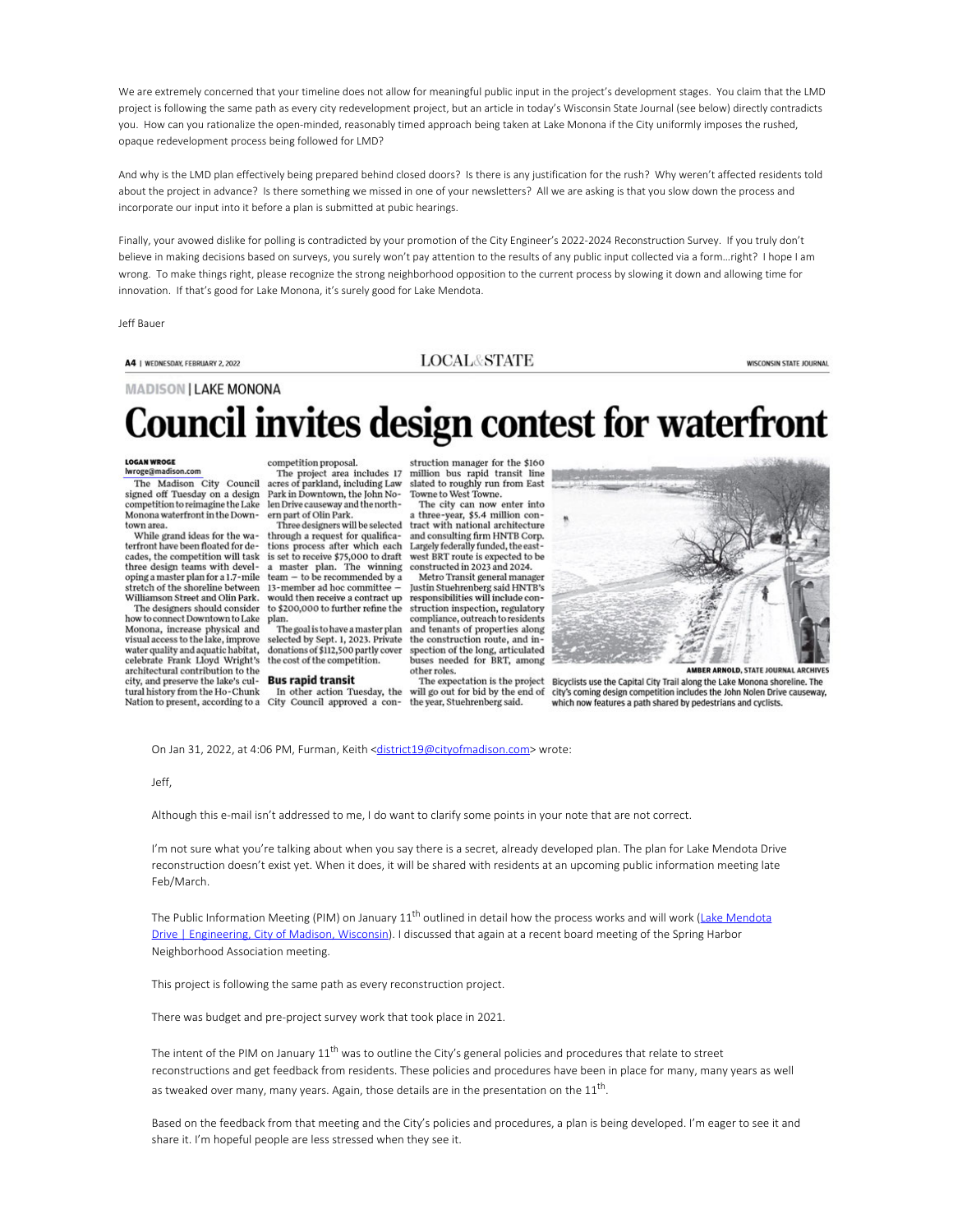The next steps are the following:

- Late Feb. or Early March: Second Public Information Meeting (held virtually)
- Post card to be mailed prior, and registration link will be on project page
- 3/9/2022: Street Design for LMD to Transportation Commission (estimated date)
- 3/16/2022: Street Design for LMD to Board of Public Works (estimated date)
- 4/8/2022: Mail Estimated Assessments, Public Hearing Notice for 2022 Project (estimated date)
- 4/20/2022: BPW Public Hearing on 2022 Project (estimated date)
- 5/10/2022: Common Council Hearing on 2022 Project (estimated date)
- 8/1/2022: Begin Construction on 2022 Project (estimated date)
- Winter 2022: Start public meetings for 2023 reconstruction project

The Mayor does not play any role in the development or approval of the plan.

I also want to make it clear how I view my role. I'm elected (part-time) official who job it is to make the best decisions for my constituents and the City. I work incredibly hard on engagement via attending public meetings, answering resident e-mails and office hours. I'm open to discussing and addressing residents' concerns, but I don't believe in making decisions based on doing polling.

-Keith F.

-------------------

Alder Keith Furman, 19th District, Madison, WI district19@cityofmadison.com 608-912-0000 Subscribe to my blog: http://www.cityofmadison.com/council/district19/blog/

**From:** Jeff Bauer <jeffreycbauer@gmail.com>

**Sent:** Monday, January 31, 2022 3:50 PM

**To:** Mayor <Mayor@cityofmadison.com>

Cc: Furman, Keith <district19@cityofmadison.com>; Petykowski, Christopher <CPetykowski@cityofmadison.com>; Mohelnitzky, Hannah <**HMohelnitzky@cityofmadison.com>**; Engineer <engineer@cityofmadison.com>; engineering@cityofmaidson.com; Tom Kneubuehl <tkneubuehl@gmail.com>; Faith Fitzpatrick <fafitzpa@gmail.com>; Stewart Ellison <snellison@att.net>; Herman Felstehausen <hhfelste@wisc.edu>; Scallon, Peggy <Peggy.Scallon@rogersbh.org>; Mark Redsten <mredsten@cleanwisconsin.org>

**Subject:** Re: Form submission from: Contact the Mayor

Caution: This email was sent from an external source. Avoid unknown links and attachments.

Dear Mayor Satya,

Your loyalty to "adopted plans and policies" (last paragraph in your reply below) misses my point: the vast majority of residents along Lake Mendota Drive (LMD) believe that the City's existing plans and policies are outdated, misdirected, and even harmful in this instance. Instead, we see the project as an opportunity to improve LMD in alignment with new circumstances and bring positive attention to Madison in the process.

I am continuing this discussion to emphasize a major problem you are creating if the project is designed and implemented solely in accord with current practices. Your administration will own the ensuing political, economic, and environmental disasters. As an alternative to the damage that will be done by continuing along the current path, you can turn the project into a national model of future-focused planning. I therefore beg you to take the time to get constructive input from the people who live along LMD before finalizing any plans. We're not aware of any reason to rush this important project.

We recently heard our Alder, Keith Furman, state that the neighborhood's concerns are adequately addressed in the current plan but he has not shown us the plan. Nor has he informed us about or involved us in the process that generated it. I have talked with dozens of neighbors who are directly affected by the future of LMD, and we have no reason to believe his assurances. I strenuously disagree if he claims that he is fairly representing his constituents.

A very large group in Spring Harbor objects to the way that Alder Furman has managed the process, and we will not go away quietly if the project continues along its secret path. We have lots of good ideas for your consideration and want to share them with your administration first-hand. I therefore invite you to a friendly walk along LMD with us at your earliest convenience. Please contact our neighborhood task force leader, Tom Kneubuehl at tkneubuehl@gmail.com or 608.438.5152 to make arrangement for a walking tour at your earliest convenience. (You and Tom met a few months ago when the Native American dugout was retrieved from Lake Mendota.)

An onsite walk will allow us to suggest improvements that meet key policy goals without creating the harms that likely exist in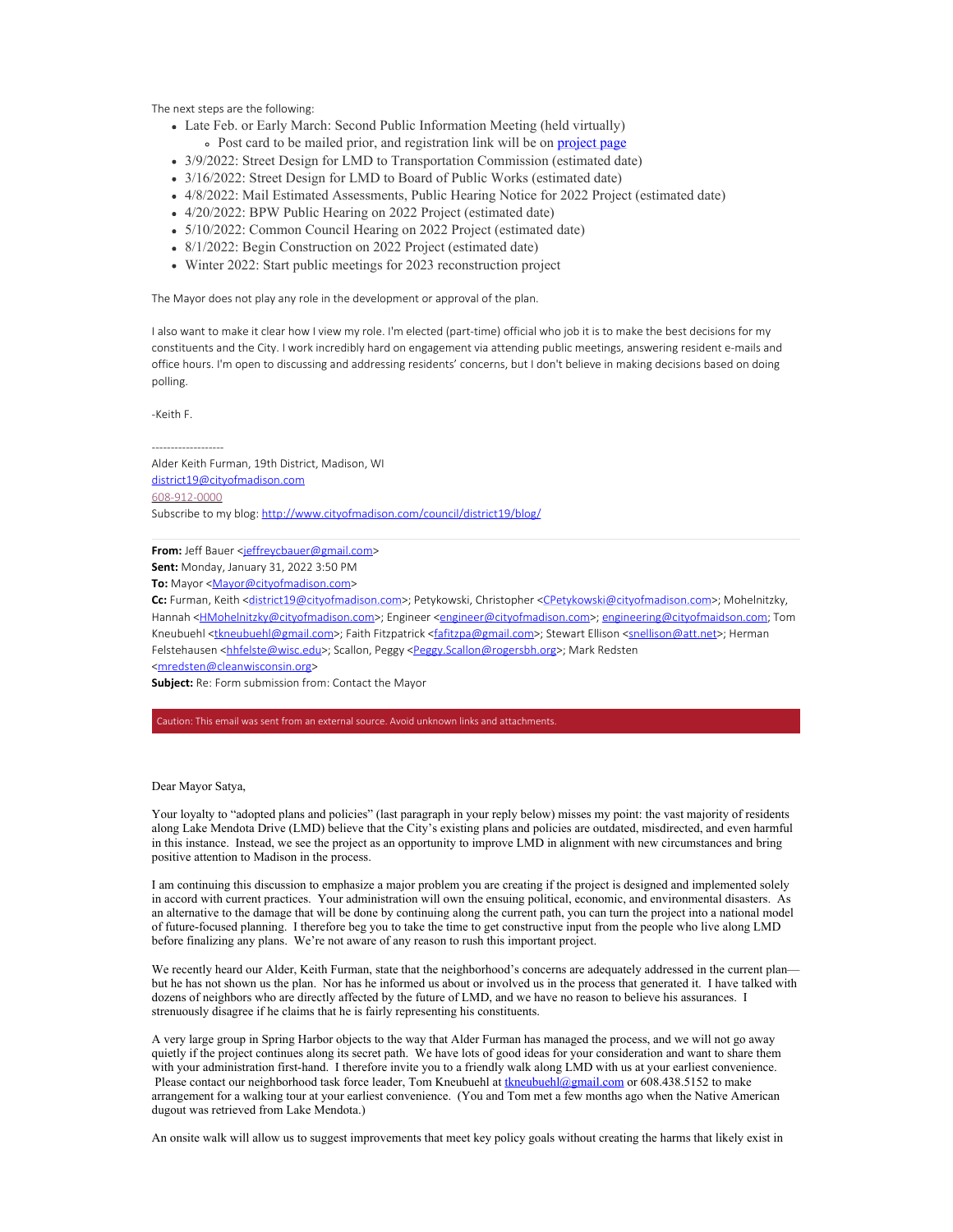the unseen plan referenced by Alder Furman. I am confident you will be impressed with the many innovative solutions that we propose for making the improvements on LMD's existing footprint—to preserve the road's history, to promote safety, to protect the lake and the environment, and to liberate City funds for higher-value use.

In addition, I am responding here to two key goals you mention in your reply below: equity and access. I share your general commitment to both—one of the reasons I voted for you—but they can be better actualized in other projects.

- Equity: It's anti-equitable to force a few Spring Harbor residents to bear nearly all the project's economic costs. The current approach appears to create lots of "free riders,", that is, neighbors who will reap alleged benefits at the considerable expense of neighbors who must pay for them simply because they live along LMD. If you and Alder Furman are truly dedicated to equity, then you must fairly propose sidewalks for all properties between Lake Mendota on the east, Baker on the north, University on the west, and Blackhawk Country Club on the south. Also, make sure all costs are spread equally among all residents of Spring Harbor because all can benefit. Indeed, and not facetiously, I suggest that neighbors who do not live along LMD be charged more because they will not directly experience the project's ongoing costs and non-monetary aggravations (e.g., increased traffic, sidewalk snow removal, parking limitations).
- Access: Access simply isn't an issue here. This isn't State Street! You cannot argue that people need sidewalks on LMD in order to walk safely to public transit or to do their shopping—LMD has no bus routes or stores! You could reasonably argue that some Spring Harbor residents need sidewalks to get to public transportation, but then sidewalks would only be needed on side streets that lead to the bus stops on University Avenue (e.g., Minocqua, Tomahawk, Merrill Springs, and Flambeau in Indian Hills). Hardly anybody in this neighborhood walks to shopping, so that argument is a red herring. Last, and not least, you cannot argue that sidewalks along LMD would allow everyone to enjoy the road's historic charm because sidewalks would destroy it. Joni Mitchell makes the point beautifully in Big Yellow Taxi: "Don't it always seem to go/That you don't know what you've got till it's gone/They paved paradise and put up a parking lot." Please don't!

On the other hand, I truly believe that the vast majority of Spring Harbor residents would like to work with you and your departments to find ways that LMD's existing footprint can be turned into an innovative route shared by pedestrians, cyclists, and cars. Surely something better than the current plan can be created for a lot less money if we agree to take the time to work together and do it right. I look forward to joining you on a walk along LMD to explore the possibilities.

## Citizen Jeff

P.S. Here's this week's NY Times article reinforcing my point about climate change. Reducing global warming is at least as important to Madison's future as pursuing equity and mobility. As an economist, I remind you that only one goal can be optimized (i.e., maximized or minimized) in a system with limited resources. As a futurist and forecaster originally trained in atmospheric physics, I believe that reversing climate change must now be the #1 goal of public policy. In the likely event that climate continues to deteriorate at an accelerating rate, traditional programs to enhance social justice will be far down the list of public services needed to maintain public health and tranquility.

## <image001.png>

On Jan 20, 2022, at 8:18 AM, Mayor <Mayor@cityofmadison.com> wrote:

# Dear Jeff,

Thank you for reaching out with your thoughts on the Lake Mendota Drive reconstruction project. This is a project on which our Engineering, Traffic Engineering, Sanitary and Storm Water Utility have been working for some time. I am encouraged by the number of residents who were able to attend the most recent Public Information Meeting (PIM) to learn more and share reactions.

I want to share that there are more opportunities for you to respond to information as the process and design move forward. This includes additional public meetings, as well as presentations to the Transportation Commission, Board of Public Works, and the Common Council. The dates and times for all of these meetings will be updated on the project page.

The Transportation Commission provided some initial input at the meeting on January 12, and their recommendation was to move forward with a preliminary design that includes sidewalks.

The City welcomes all feedback on the project, but major policy decisions, such as the installation of sidewalks, need to consider the City's adopted plans and policies along with the recommendations of the City's committees. In general, I support adding sidewalks where they do not already exist as a matter of access and equity. Thank you again for contacting me.

Be well,

Mayor Satya

-----Original Message-----

From: noreply@cityofmadison.com <noreply@cityofmadison.com>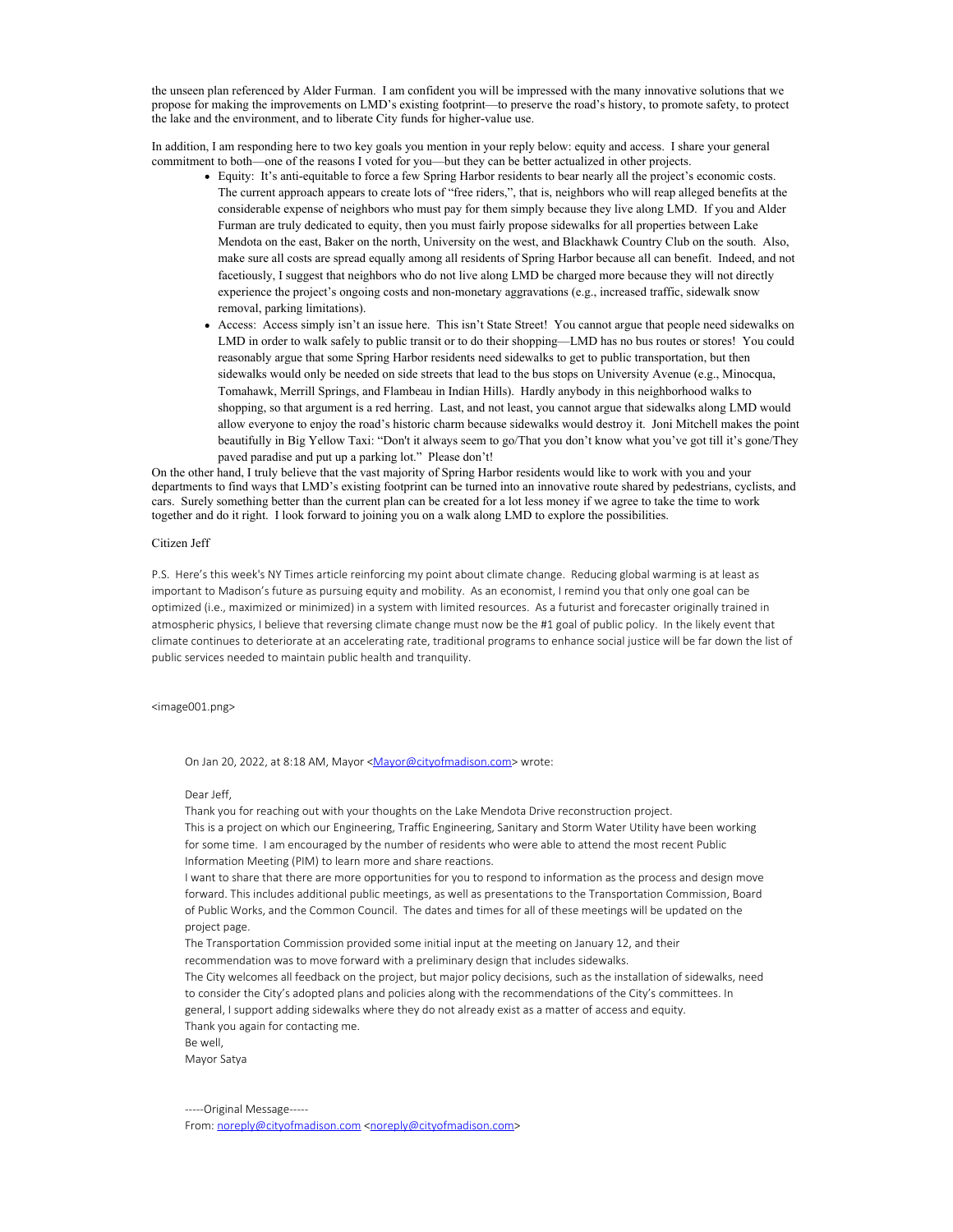Sent: Friday, January 14, 2022 3:47 PM To: Mayor <Mayor@cityofmadison.com> Subject: Form submission from: Contact the Mayor

Submitted on Friday, January 14, 2022 - 3:46pm

 ==Contact== Name: Jeffrey C. Bauer Address: Minocqua Crescent, Madison, WI, 53705 Home Phone: (970) Work Phone: Email: jeffreycbauer@gmail.com Message:

 As a homeowner on Lake Mendota Drive (LMD), I appreciate the professionalism of city employees who are working with residents on a plan to upgrade the street. However, I am unimpressed with the official position that sidewalks will be included in the project because that's the Madison way. Sidewalks are simply not appropriate in residential areas like ours. I beg municipal leaders to renovate LMD with an eye on the future, not the past! Rather than creating one more issue to divide us, let's take a new look at the real problems and truly responsive solutions.

 Because climate change is generally recognized as the biggest threat we all face, comprehensive inquiry into the environmental impact of sidewalks is essential. A preliminary proposal presented to the public this week does not adequately address the issue. Several neighbors emphasized in public comment how sidewalks prevent water infiltration into the soil—a critical concern for the future of Lake Mendota—and how the lake will be further damaged by anti-icing chemicals used on sidewalks in the winter. The net negative impact of sidewalks will be even clearer when analysis accounts for the carbon costs of installing concrete and the heat it subsequently generates. Having a background in atmospheric physics and economics, I believe the current proposal should be rejected solely on the basis of its contributions to global warming. We should agree to solve LMD's problems without sidewalks and proceed with planning accordingly.

 Formalizing a mixed-use approach would be a great place to start because city statistics show that pedestrian and automobile traffic on LMD have coexisted quite well since the 1950s. Speeding—not the lack of sidewalks—is the #1 problem, and there's no evidence that sidewalks would cause fast drivers to slow down. My wife and I walk LMD four miles every day of the year and believe people will continue to walk in the street even if sidewalks are installed; it's part of the neighborhood culture. Some combination of traffic circles, speed bumps, marked pedestrian lanes, a circumstance-sensitive speed limit (e.g., reduced speed in school zones when children are present), and clear rules of the road for all users would be economic and environmentally appropriate solutions from all perspectives.

 The other major problem is parking. I believe the official statistics included in this week's presentation are gross underestimates of reality. Topography and short distance between garages/driveways and the street would make the current plan a disaster for most homeowners. In reality, cars parked along the roadway help solve the speeding problem, so any reduced parking would only make matters worse.

In conclusion, I ask you to slow down the planning process as